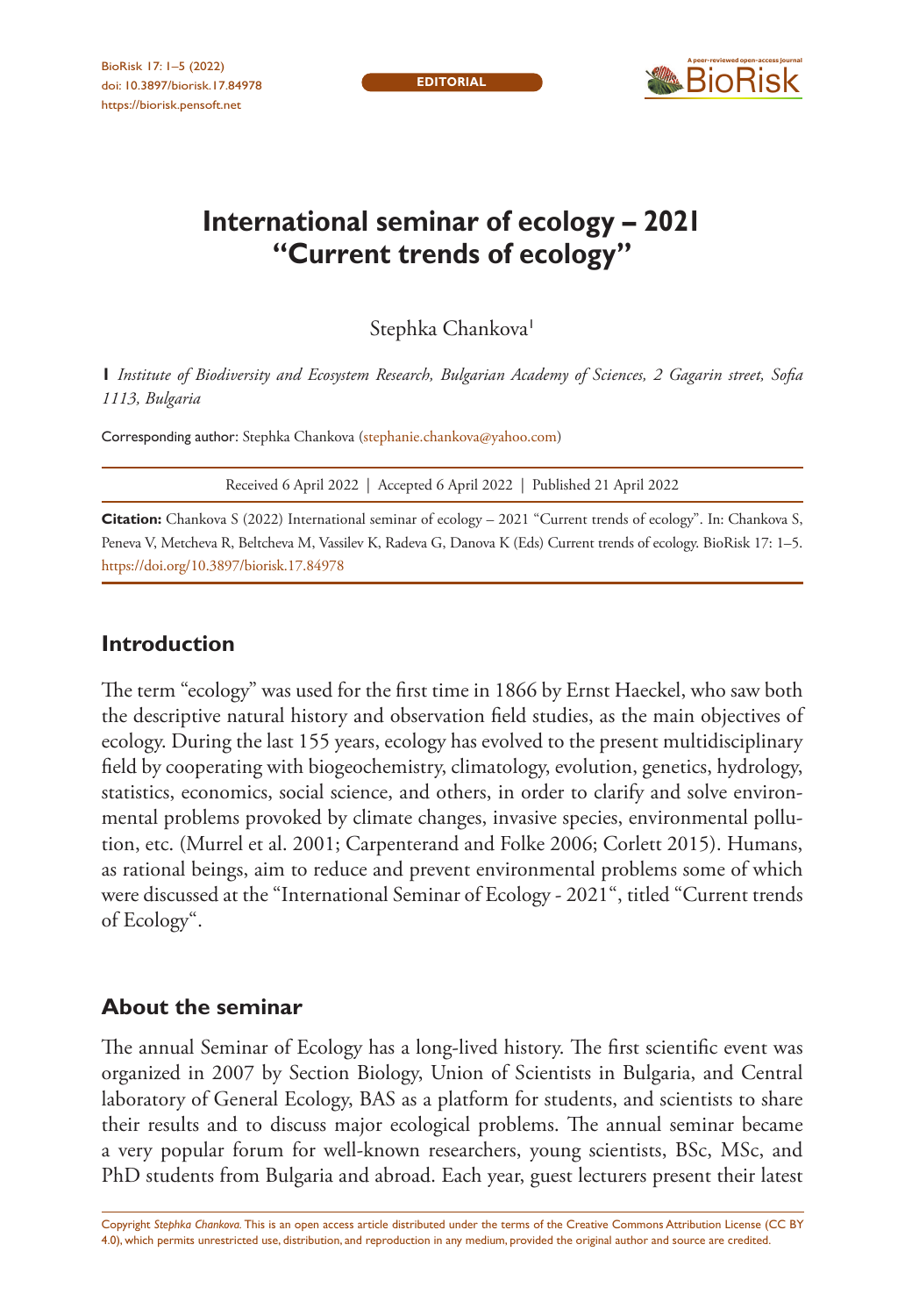reports at the main thematic areas of the Seminar, covering current and interesting topics. Over the years, the seminar has been broadened. In 2014 it became a Seminar of Ecology with international participation, and in 2019 it became known as the "International Seminar of Ecology". Due to the pandemic situation, the last two meetings of the International Seminar of Ecology were carried out online. Through the years, the Organizing Committee has kept the tradition to award the best oral presentations and posters, of students and young scientists, with certificates and books. After a review by independent reviewers, proceeding books were published with a corresponding ISBN. In the last two years, selected papers were published in the journals Ecologia Balkanica, BioRisk, and Phytologia Balcanica.

#### **About this issue**

This thematic special issue of BioRisk compiles materials presented at the International Seminar of Ecology - 2021. The articles published here illustrate, approximately to the full extent, the problems presented and discussed at the Seminar. During the first session, devoted to the biotic and abiotic impact on the living nature, ecological risk, and bioremediation, two complementary plenary reports were presented to the audience. "Ecocide" introduced the auditora to the global effect of pesticides, radionuclides, and petroleum products on target and non target organisms. The "Green and nano- pesticides" report discussed their use, as alternatives to chemical pesticides.

A set of reports focused on the anthropogenic and environmental impact of heavy metals, fungicides, polycyclic aromatic hydrocarbons (PAHs), and natural radionuclides provoked the interest of the participants and sparked a serious discussion. Based on the correlation found between bacterial abundance, soil properties, and heavy metal pollution, the discussion was focused on soil properties as a factor that can modulate the effect of heavy metals, present in chronically contaminated soils. Different approaches to overcome environmental pollution were presented and discussed: zeolites as detoxifying tools, microalgae for the treatment of contaminated water bodies, and a newly developed bio-fertilizer, based on activated sludge combined with a bacterial strain with detoxifying and plant growth-promoting properties. There is a clear need to extend the existing monitoring programs, by including more bioindicators and markers, in order to achieve a more detailed assessment of the environmental impact. For example, sexually-manifested variations in the pigmentation of *Boeckella poppei* (Copepoda: Calanoida) from the Livingston Island (Maritime Antarctica), were described as a suitable indicator, reflecting the ongoing global environmental changes in Antarctica. Changes in the antioxidant system of commercially important fish species and mussels from the Bulgarian Black Sea coastal area, were recommended as markers for the ongoing global environmental changes.

It was shown that by using various markers for the evaluation of environmentally induced stress response at different levels (microbiological, molecular, biochemical), it was possible to gain insights of the organisms' protection and the mechanisms involved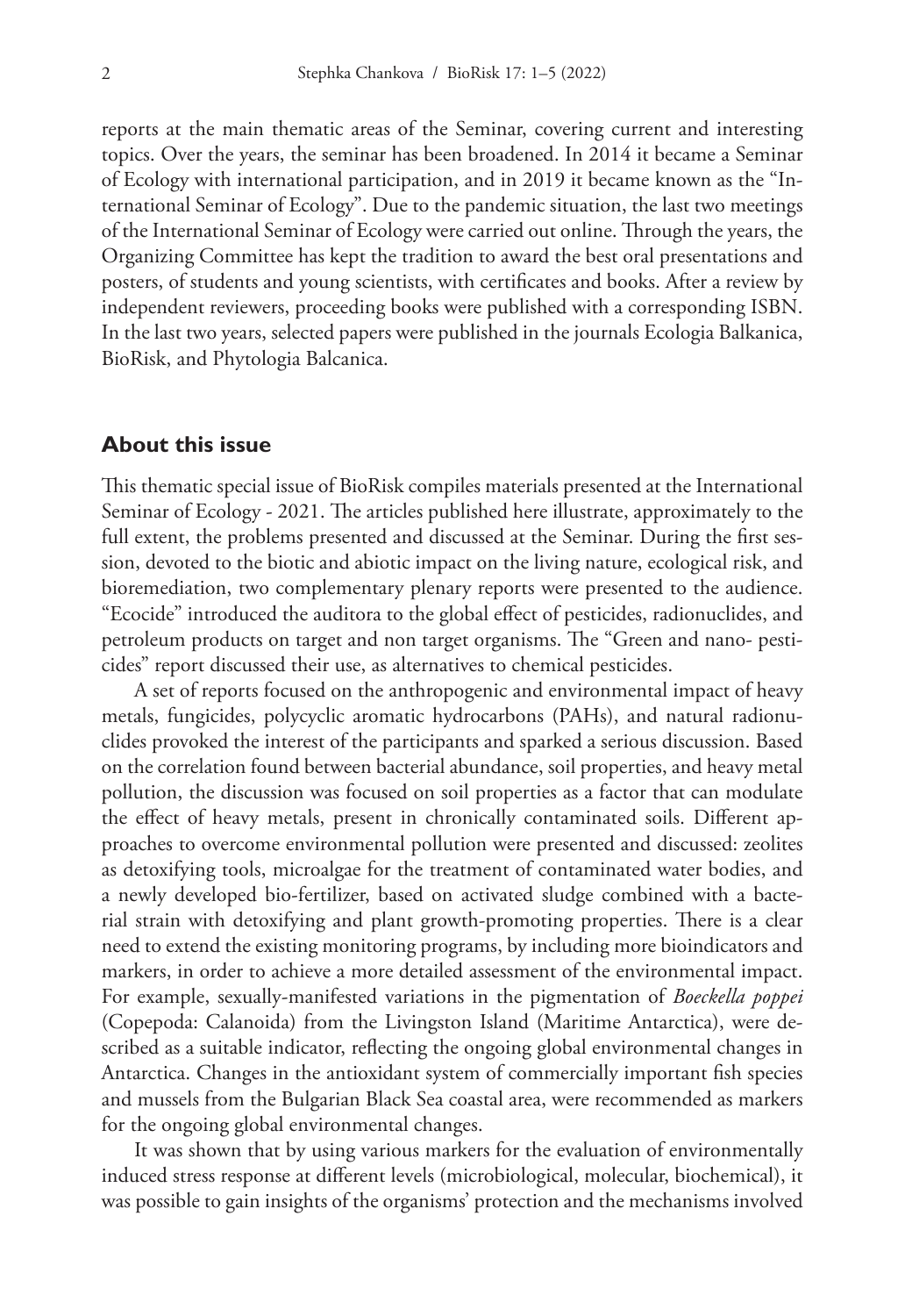in the formation of resistance to environmental impact. The contribution of increased DNA repair capacity and AOS to the development of environmental tolerance or adaptation was also shown. Important results for understanding the processes of photoprotection, in either cyanobacteria or algae, and higher plants were obtained by *in vitro* reconstitution of complexes of stress HliA protein with pigments. The crucial role of the cellular physiological state, as a critical factor in determining the resistance to environmental stress with Q cells was demonstrated. Several papers were focused on the action of bioactive substances with plants origin. The bioactivity was shown to depend strongly on chemical composition. *Origanum vulgare hirtum* essential oil was promoted as a promising candidate for the purposes of "green" technologies. Analyzing secondary metabolites of plants, it was shown that their productivity *in vitro* is a dynamic process closely related to the plant's growth and development, and is in close relation with the interactions of the plant with its environmental conditions.

In the plenary report of the ecological agriculture session, the impact of agriculture on the environment, human health, energy crises, and climate changes was shown to enforce policymakers and farmers to rethink the recent model of agricultural production. It was pointed that, designing and implementing such an agricultural model requires significant changes in the management of the farming systems, natural resources, food-chain, and scientific approaches, in order to meet environmental and societal demands. In this aspect, the link and interrelationship between traditional, organic, and new plant breeding techniques including GMO and precision farming were also considered.

In this context, the influence of the agricultural system type on essential oil production and antioxidant activity of industrially-cultivated *Rosa damascena* Mill. in the Rose valley (Bulgaria) was reported, comparing organic vs. conventional farming. The rose extracts from organic farming were shown to accumulate more phenolic compounds, corresponding to the higher antioxidant potential of organic roses.

A comparative study, based on official data from the statistics office of the European Union and the Member countries, concerning viral infection levels in intensive and organic poultry farming, demonstrated that free-range production had a higher incidence of viral diseases with a high zoonotical potential.

Pollinators of *Lavandula angustifolia* Mill., as an important factor for optimal production of lavender essential oil were analyzed. It was concluded that, although lavender growers tend to place beehives in the fields for optimal essential oil production, it was also crucial to preserve wild pollinators.

New data reported that essential oils and alkaloid-rich plant extracts had the strongest acetylcholinesterase inhibitory activity and could be recommended for further testing for insect control.

The thematic session "Biodiversity. Conservation Biology" started with 3 plenary lectures concerning the vegetation diversity on the territory of Bulgaria, genetic diversity in cork oak plantations in Portugal, and nematodes in two cold deserts - the Antarctic and the Arctic. It was reported that the vegetation diversity of Bulgaria was still not fully investigated. Grasslands, broad-leaved forests, and wetlands are the best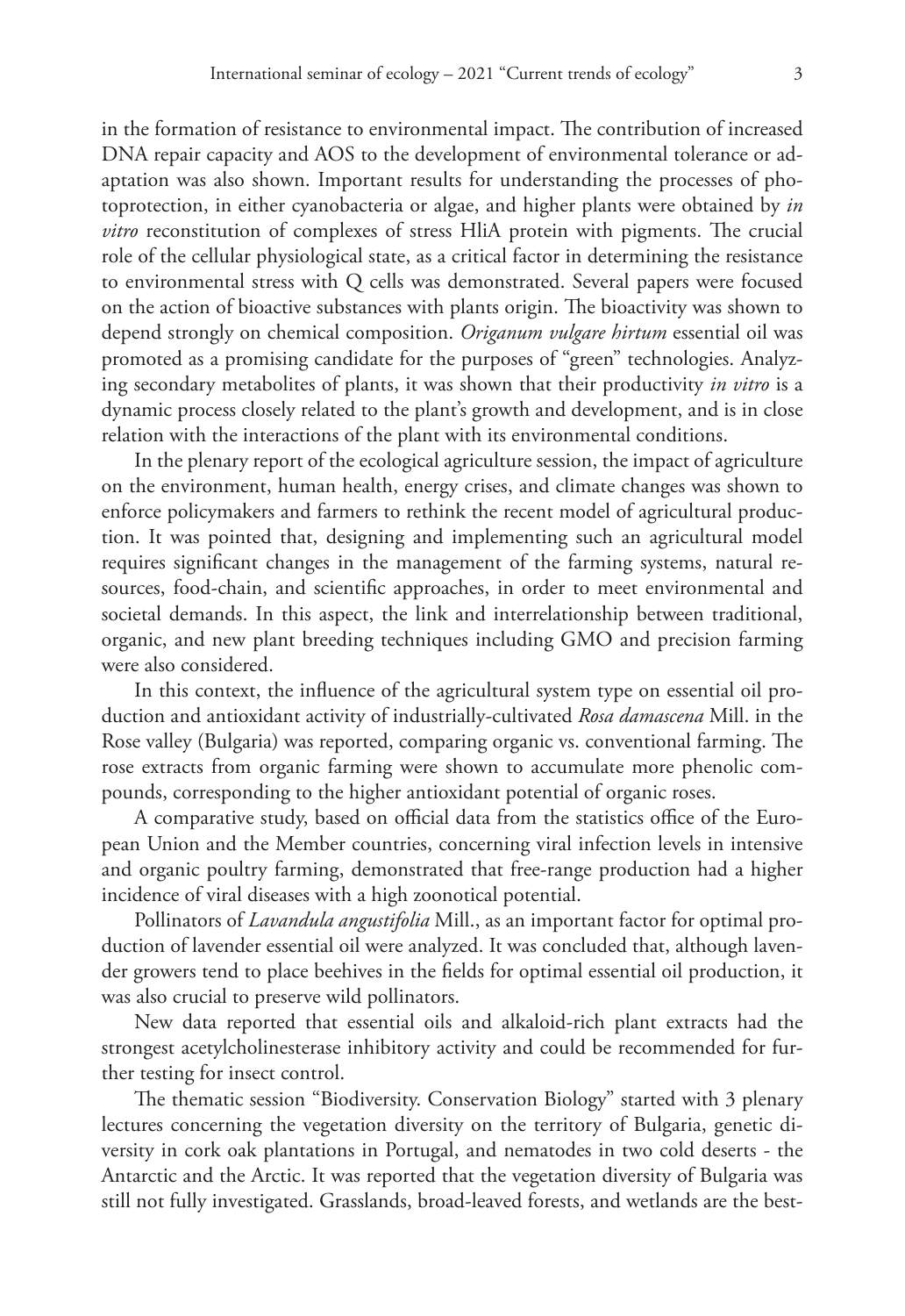investigated habitats. Data concerning ruderal, shrubland, fringe and chasmophytic vegetation in Bulgaria are scarce. The second report "Cork oak landscape: a sustainable multi-use resource" presented the main results from a very long-lasting investigation, spanning the last 2 decades, in order to understand cork oak genetics and to identify "genes of interest for high-quality cork production".

In "Nematodes of Extremes: Polar deserts", both nematodes' fauna and ecology in two polar deserts - the Arctic and the Antarctic, were presented along a short historical review of exploring these regions. Special attention was focused on the specific survival adaptation strategies of nematodes and the good opportunity for the polar deserts to be regarded as an "excellent model habitat - a natural laboratory to study and monitor the impact of the global changes in the biotic communities".

Other important problems were reported and discussed in this session: the opportunity of pest control using pteromalids as natural enemies of pests in various crops; the main reasons responsible for the population decrease of bumblebees - habitat destruction, loss of floral resources, emerging diseases, and increased use of pesticides (particularly neonicotinoids); the strong impact of temperature and wind on the distribution of zooplankton complexes in Mandra Reservoir, in Southeastern Bulgaria; an alternative approach for the *ex-situ* conservation of *Stachys thracica* based on *in vitro* shoot culture and its subsequent adaptation under *ex vitro* conditions.

The plenary report in the session "Ecosystem research and services. Landscape ecology" asks the question: is it possible for us to become ecosystem-friendly people again? In this report, ecosystems, as the fundamental functional units of the living planet were discussed. The main problems, responsibilities, and goals of ecosystem management were presented, as well as, the necessity to integrate ecological, economic, and social goals into a unified management approach that requires urgent reorganization of science and education.

In the next reports, new information was presented concerning pre-monitoring geochemical research of river sediments in the area of Ada Tepe gold mining site (Eastern Rhodopes). The obtained results illustrate that the explored landscapes have been influenced by natural geochemical anomalies, as well as, impacted as a result of human activity. The forests habitat diversity of Breznik Municipality was revealed, following the EUNIS Classification and initial data from the Ministry of Environment and Water and the Forestry Management Plans. It was shown that in addition to the dominant species *Quercus dalechampii*, *Quercus frainetto*, *Fagus sylvatica*, *Carpinus betulus*, some artificial plantations with *Pinus nigra* and *Pinus sylvestris* were also present, as well as non-native species, such as *Robinia pseudoacacia* and *Quercus rubra*. Models for Predicting Solution Properties and Solid-Liquid Equilibrium in Cesium Binary and Mixed Systems were created. The results are of great importance for the development of strategies and programs for nuclear waste geochemical storage.

In conclusion, many results in different areas of ecology were presented in the Seminar, followed by interesting discussions. A lot of questions were answered, however many others remained open. A good platform for further discussion will be the next International Seminar of Ecology - 2022, entitled "Actual problems of Ecology".